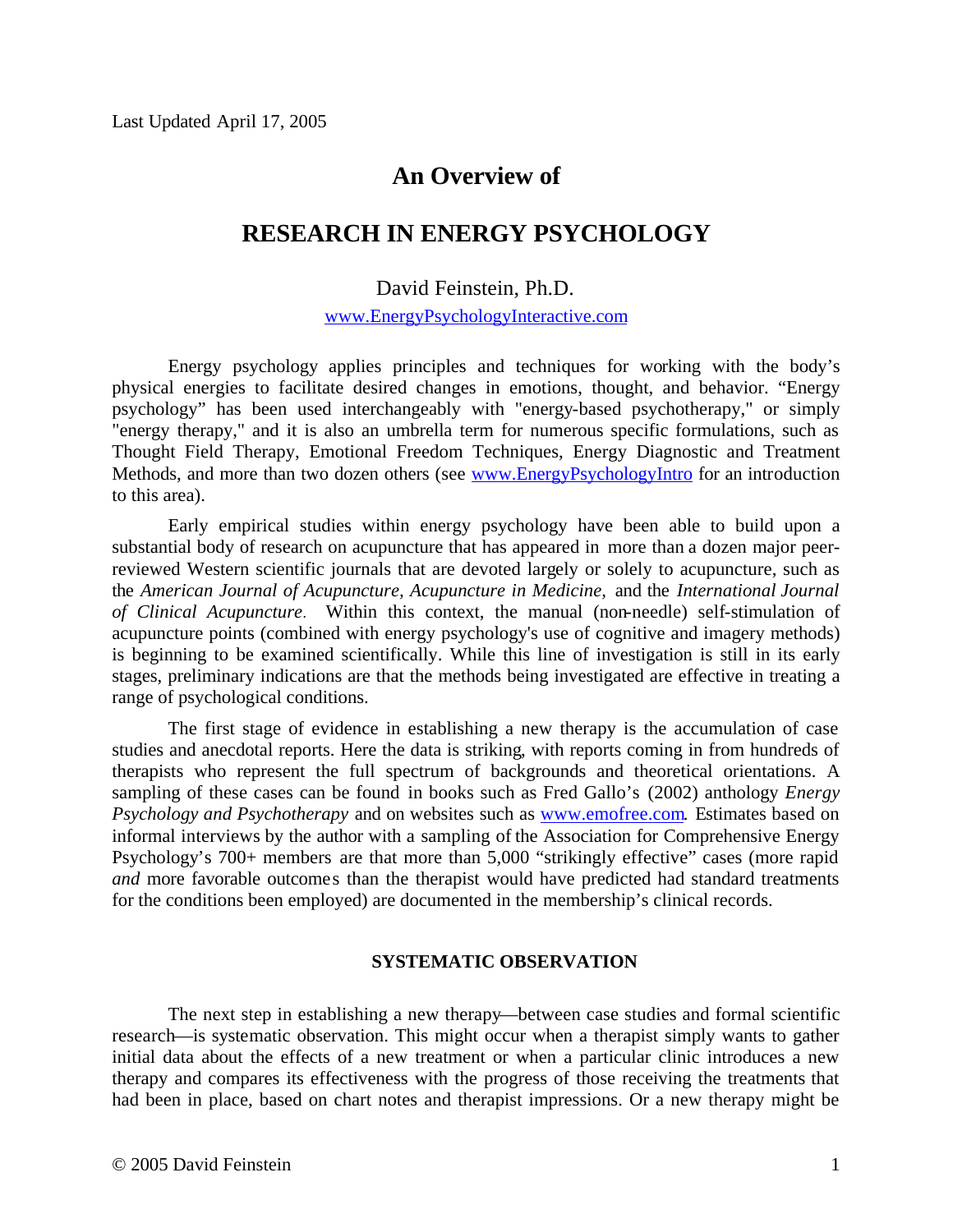used with a particular population under special circumstances. For instance, because energy psychology is believed to be so effective in treating the effects of trauma, several relief teams trained in its methods have been sent to disaster areas.

For example, 105 victims of ethnic violence in Kosovo, after receiving energy psychology treatments from an international team in 2000 over a period of several months (TFT or "Thought Field Therapy" was the primary modality), experienced "complete recovery" (based on self-reports) from the post-traumatic emotional effects of 247 of the 249 memories of torture, rape, and witnessing the massacre of loved ones they had identified (Johnson et al., 2001). Although such anecdotal accounts are scientifically equivocal, their impact on the local community was profound, with the chief medical officer of Kosovo (the equivalent of our Surgeon General), Dr. Skkelzen Syla, stating in a letter of appreciation:

Many well-funded relief organizations have treated the posttraumatic stress here in Kosovo. Some of our people had limited improvement but Kosovo had no major change or real hope until . . . we referred our most difficult patients to [the international treatment team]. The success from TFT was 100% for every patient, and they are still smiling until this day [and, indeed, in formal follow-ups at an average of five months after the treatment, each was free of relapse].

A number of the early studies in energy psychology that did not qualify for peer-reviewed journal publication (for instance, they may not have addressed all the variables that need to be controlled in formal research or may have relied primarily on the clients' self-reports of improvement rather than more objective measures) nonetheless constitute systematic observation that can be very instructive in assessing a new therapy. For instance, a study that tracked the clinical outcomes of 714 patients treated by seven therapists using Thought Field Therapy (TFT) in an HMO setting found that decreased subjective distress following the treatment was far beyond chance with 31 of 31 psychiatric diagnostic categories, including anxiety, major depression, alcohol cravings, and PTSD (Sakai et al., 2001). Data like this, while not decisive in itself, encourages further experimentation with the method and further research.

#### **EMPIRICAL RESEARCH**

Beyond anecdotal accounts and systematic observation is formal research that meets established scientific standards and that is published in a peer-reviewed professional journal. While respectable research literature does exist in related areas, such as acupuncture and Therapeutic Touch (Hover-Kramer, 2001), only a handful of published empirical studies that directly investigate energy psychology have been published at the time of this writing. A number of fundamental questions about energy psychology await further scientific investigation. Are its treatments as rapid and effective as its early proponents are reporting? For what conditions are they most effective? Exactly which procedures constitute the "necessary and sufficient conditions" for therapeutic change? What are the precise mechanisms involved when the tapping of acupoints results in the reduction or elimination of a psychological symptom? Different practitioners have different answers to these and related questions, and far more research is needed to address and eventually resolve many of the areas of confusion and controversy. A few early studies do shed some light on basic issues.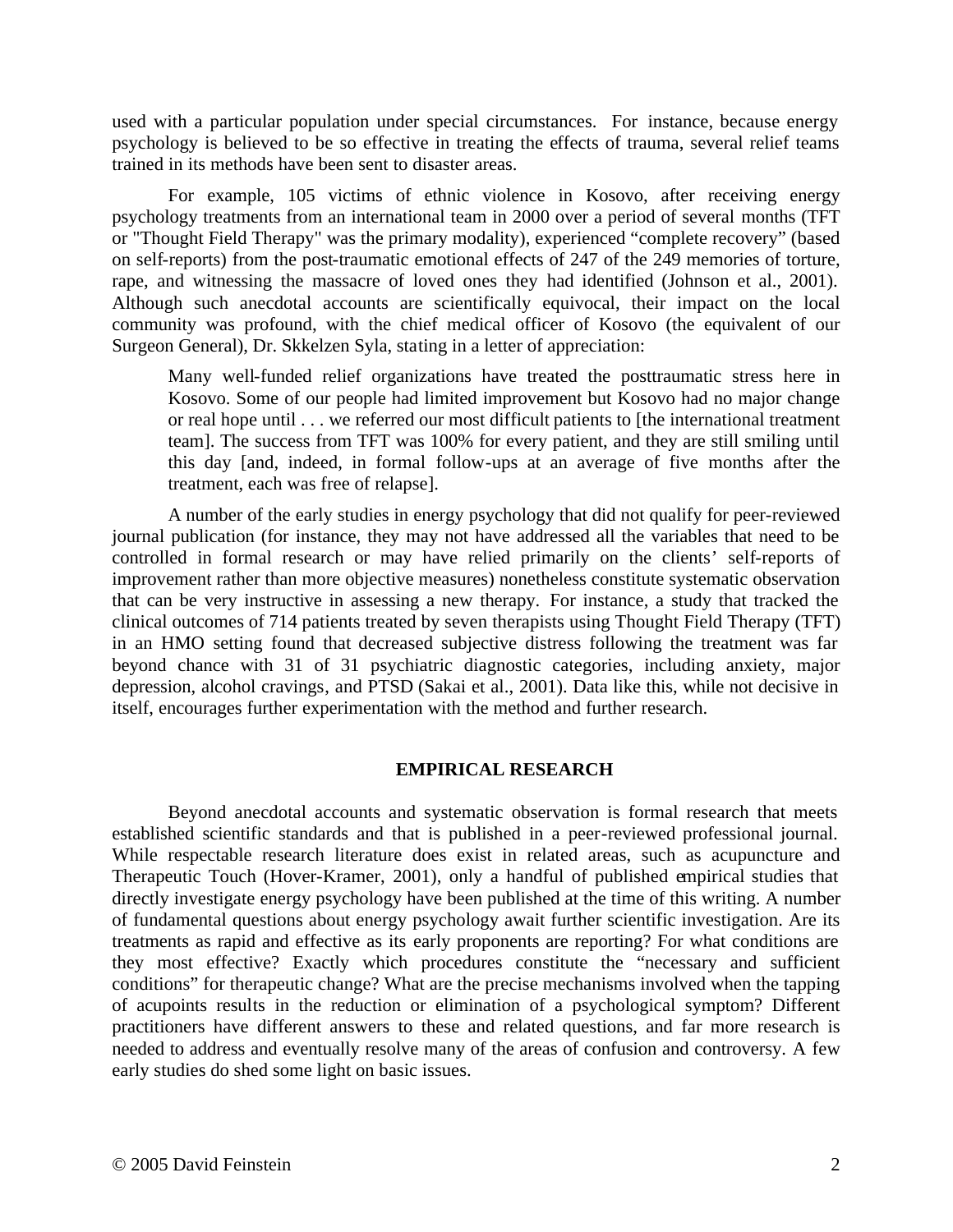#### **Efficacy**

For instance, are the reported clinical outcomes due to something intrinsic to the energy psychology procedures or do these outcomes simply reflect a placebo effect due to focusing on the problem with a caring practitioner? This is a fundamental question that must be addressed before any new treatment is credibly established. Doctoral dissertations are often the first wave of research with a new therapy. While their findings often do not ma ke it to publication in a scientific journal, many dissertation studies nonetheless utilize a rigorous research design.

Three dissertations that have investigated the efficacy of energy psychology procedures found positive treatment outcomes, two based on systematic observation of individuals who received treatment and a third based on a controlled experiment. The first, using objective measures such as standard anxiety inventories, demonstrated significant improvement, after just one hour of treatment with TFT, in 48 individuals plagued with public speaking anxiety. Following the treatment, the subjects reported decreased shyness and confusion and increased poise and interest in giving a future speech. Treatment gains were still present on four-month follow-up interviews (Schoninger, 2001). A second dissertation followed 20 patients who had been unable to receive necessary medical attention because of intense needle phobias. They showed significant immediate improvement after an hour of TFT treatment and on one-month follow-up (Darby, 2001). A third dissertation investigated the effects of TFT on self-concept with 28 subjects who presented with a phobia. Two self-concept inventories were administered a month prior to the treatment and then two months after the treatment. Again, the TFT treatment reduced the phobias substantially, and in this study, significant improvement was also found in self-acceptance, self-esteem, and self-congruency two months after the treatment. A wait-list control group of 25 subjects did not show improvement (Wade, 1990).

A study published in the *Journal of Clinical Psychology* examined whether the effects of energy psychology procedures were due to placebo as well as the question of how much improvement could be gained in a *single session* with individuals who volunteered to receive help with strong irrational fears of insects or small animals, including rats, mice, spiders, and roaches. The energy psychology approach was compared with a relaxation technique that uses diaphragmatic breathing. Significantly greater improvement was found, based on standardized phobia scales and other measures, in the group that received the energy psychology treatment. On follow-ups, 6 to 9 months later, the improvements held (Wells et al., 2003). A study conducted at Queens College in New York to see if these findings could be replicated produced markedly similar results (Baker & Siegel, 2005). Other studies are in progress and updated reports can be found at www.eftupdate.com/ResearchonEFT.html.

#### **Procedures**

With preliminary evidence suggesting that the procedures used in energy psychology are more effective than no treatment and more effective than relaxation training in the treatment of a phobia, a next logical question is whether it matters which points are tapped. Is there something about simply tapping the body that has a curative effect, or is there really something special about the points that were identified in ancient China?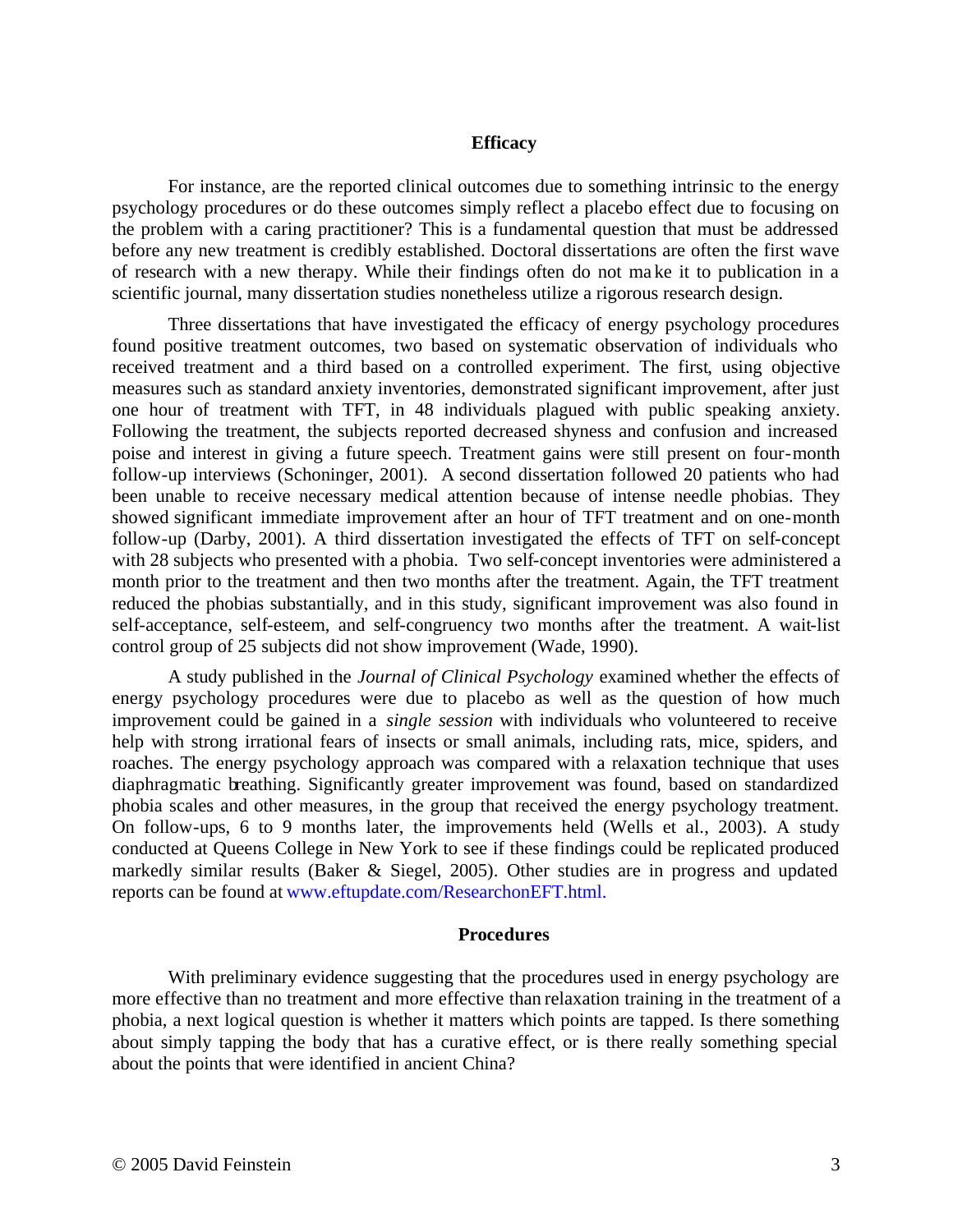Here the evidence is mixed. An early investigation of this question suggested that in treating 49 people with height phobias, those who tapped the traditional points showed significantly more improvement than those who tapped "placebo" points (Carbonell, 1997). In a subsequent study, published in the medical journal *Anesthesia & Analgesia*, treatments that involved stimulating acupoints were applied by the paramedic team after a minor injury and compared with treatments that stimulated areas of the skin that do not contain recognized acupuncture points. Again, the treatments that used the traditional points were more effective, resulting in a significantly greater reduction of anxiety, pain, and elevated heart rate (Kober et al., 2002).

A third study used a randomized, controlled, double-blinded design in treating 38 women diagnosed with clinical depression (Allen, Schnyer, & Hitt, 1998). The researchers compared the use of acupuncture points (during twelve treatment sessions over an eight-week period) specifically selected for the treatment of depression with acupuncture points usually used for other ailments (also twelve sessions over eight weeks) and a waiting-list control group that received no treatment. Following the acupuncture treatments, 50% of patients who received the depression protocol showed no sign of the disorder while only 27% of the patients in the other two groups experienced symptom relief. After the initial clinical trial, the women from the other two groups were administered the depression treatment over an eight week period. Seventy percent of them experienced a *drop* in depressive symptoms, with 64 percent showing *complete remission* according to *DSM IV* criteria. These findings—beyond demonstrating that placebo or expectation effects that might be associated with acupuncture treatment were not the decisive factors in the clinical outcomes—suggest that the targeting of the proper points was an important ingredient of the treatment.

A fourth study, however, did not detect a difference between tapping standard "Emotional Freedom Techniques" (EFT) points and tapping non-EFT points in treating fear, though both tapping procedures were more effective than no treatment (Waite & Holder, 2003). While serious questions have been raised about some of the conclusions reached by the authors of this study (Baker & Carrington, 2005), there is also clinical evidence suggesting that stimulating certain points not identified in traditional acupuncture may have a therapeutic effect. While this is an area where further study is clearly needed, research in China suggests that the stimulation of many of the traditional acupuncture points—which have lower electrical resistance and a higher concentration of receptors that are sensitive to mechanical stimulation produces stronger electrochemical signals. Many acupuncture points are also believed to have specific effects, such as to increase serotonin levels or to strengthen or sedate the energy flow to a particular organ.

While most of the medical research published in non-Western cultures is not translated for English-language journals, vigorous scientific investigation of acupuncture is being carried out in China. Joaquín Andrade, a physician trained in acupuncture, and the principal investigator in the South American studies discussed below, reports that in the major hospitals, researchers with doctorates in physiology, biochemistry, and related fields have been scientifically scrutinizing the traditional healing methods. He estimates that specific, measurable functions have been identified for approximately 15 percent of the acupuncture points (stimulating this point releases that chemical, sends impulses to that brain structure, etc.).

For instance, Andrade reports having personally witnessed a well-designed study at one of the major hospitals in Beijing with twelve patients diagnosed with severe panic disorder.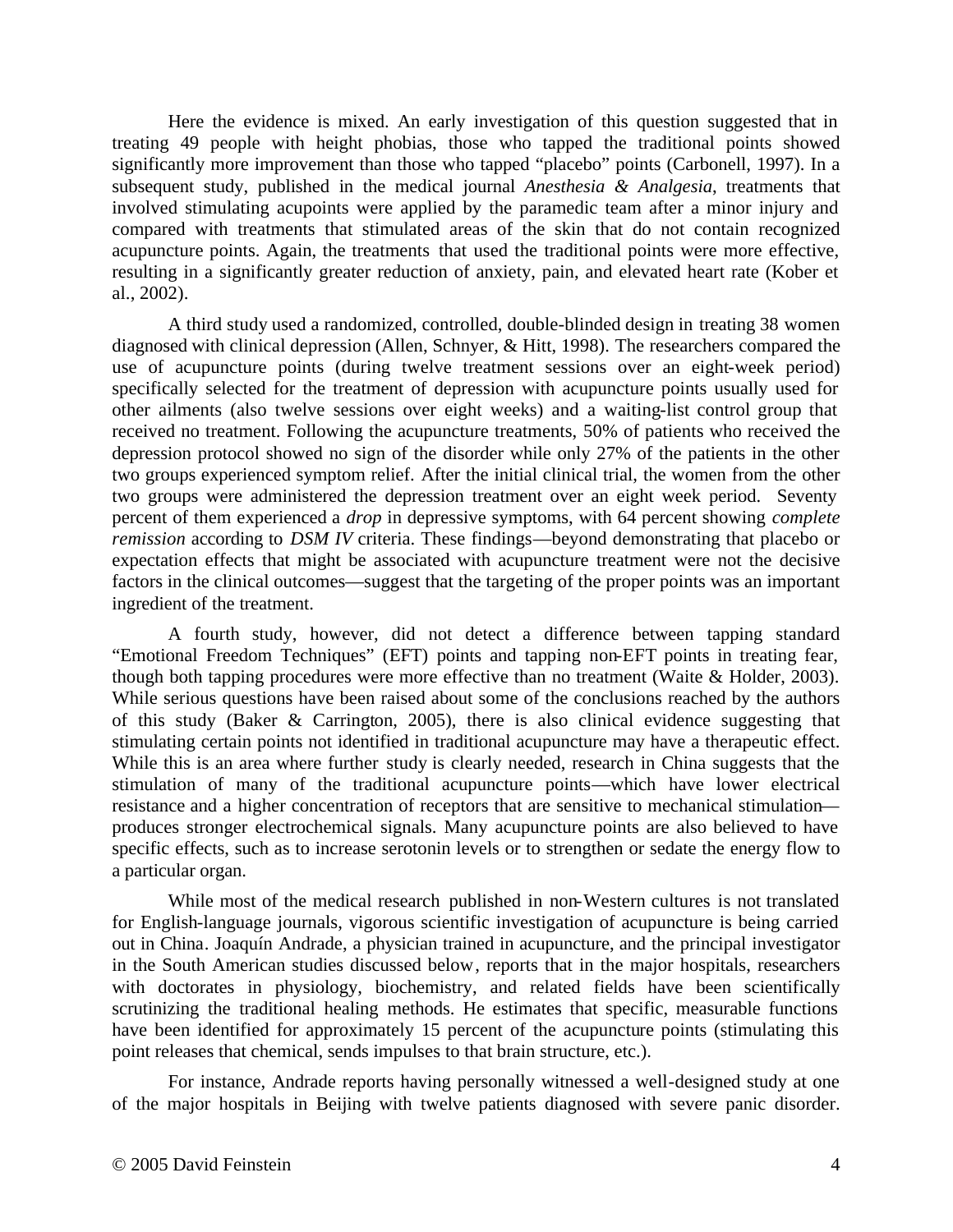Various drug and acupuncture interventions were used over a two-week period. Each patient's biochemistry as well as emotional responses were carefully tracked. During a three-day period, the primary intervention was to stimulate six acupuncture points that are believed to increase serotonin, a neurotransmitter involved with depression and other mood disorders. During this period, the intensity and frequency of the panic attacks decreased for all twelve patients (eight of them became asymptomatic), their serotonin levels increased (this is the clinically desirable direction), and their norepinephrine levels decreased, again the desirable direction.

Almost all energy-oriented psychotherapists agree that stimulating at least one of several standard sets of pre-selected treatment points while a psychological problem is mentally activated will resolve the problem in some proportion of the cases. When it does not, there are strong differences in what the next steps should be. Some use manual "muscle tests" to determine whether different tapping points would be more effective; some focus on a more precise formulation of the problem; some next look to separate the problem into its aspects; others recheck for psychological reversals, neurological disorganization, or "energetically toxic" substances that might be interfering. Those who use muscle tests to identify which meridians are involved with the problem have developed highly sophisticated procedures to determine which of the many points on those meridians are most likely to correct the problem (Gallo, 2000), and they use these points in the subsequent treatment.

#### **Mechanisms**

Anyone who has witnessed someone who is terrified of snakes or heights calmly pet a snake or go to the edge of a high balcony after 20 minutes of tapping on certain points while bringing their fears to mind wonders what happened. The field of psychotherapy is of course skeptical upon hearing claims that strange and unfamiliar methods produced near-instant cures of longstanding problems. Seasoned clinicians have learned through hard experience to be reluctant about embracing new methods before they have been scientifically substantiated. Beyond suspicion about the odd-looking procedures used in energy psychology, therapy is not believed to be so rapid. Time is needed for building rapport, examining the antecedents of the problem, exploring the meaning of the symptoms in the person's life, assessing which therapeutic modalities are most appropriate for the unique situation, applying them, observing, and revising. If we try to understand the clinical outcomes claimed by energy psychology practitioners in terms of the stock concepts of psychotherapy—such as insight, cognitive restructuring, reward and punishment, positive expectation or the curative powers of the relationship—they make little sense. If we examine electrochemical shifts in brain chemistry that are brought about by stimulating points on the skin that are known for their electrical conductivity, however, a coherent explanation for these rapid shifts in longstanding patterns of mind, emotion, and behavior begins to emerge.

The brain scan images below provide a dramatic if preliminary glimpse into some possible mechanisms.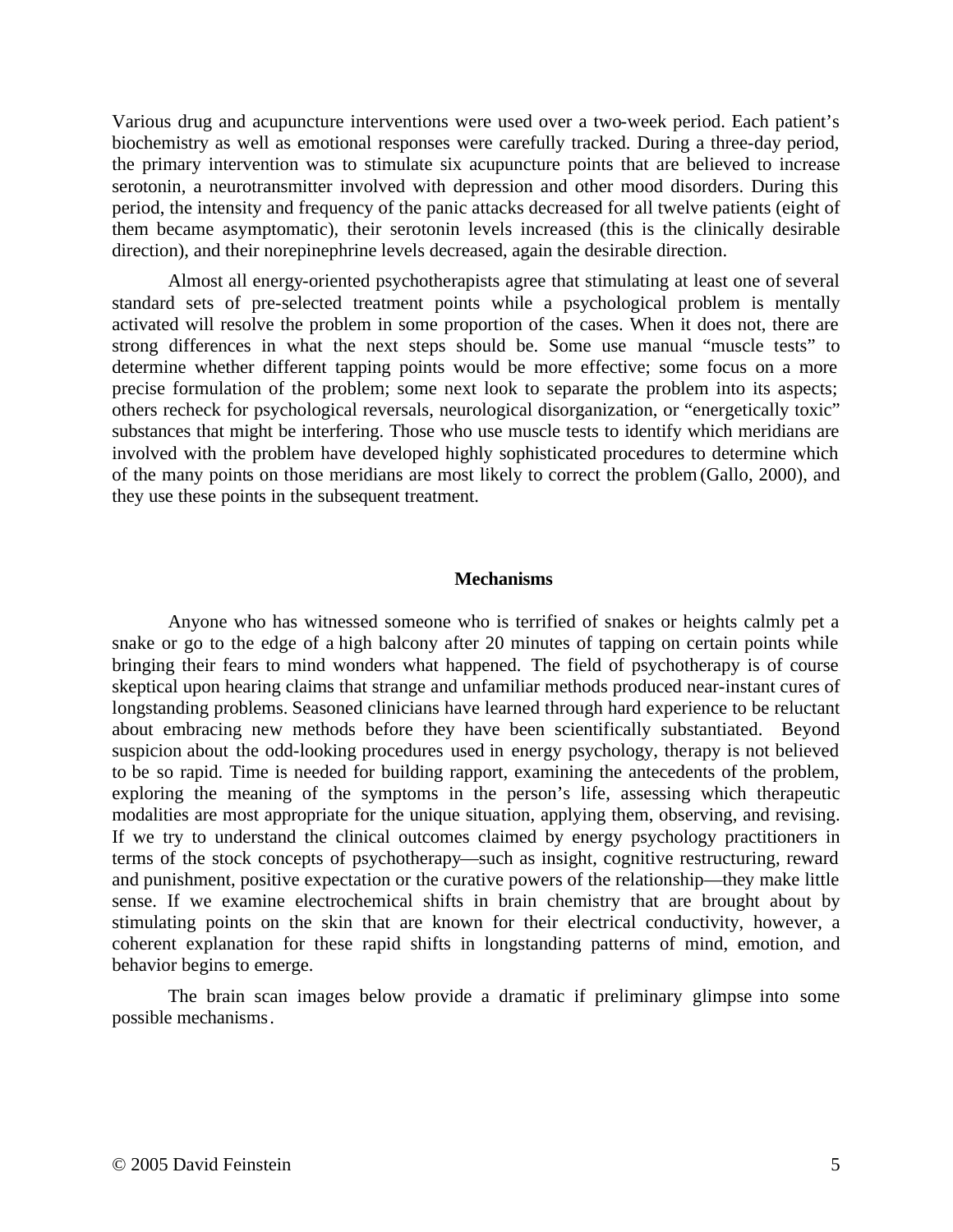



These images, based on readings from a digitized electroencephalogram (EEG), are from the large scale clinical trial described below. They were generously provided by Dr. Andrade.

| $=$ normal ratio of wave frequencies (according to data bases)<br>Blue<br>Turquoise $=$ slightly dysfunctional ratio of wave frequencies |  |
|------------------------------------------------------------------------------------------------------------------------------------------|--|
| Pink<br>$=$ moderately dysfunctional ratio                                                                                               |  |
| $=$ highly dysfunctional ratio<br>Red                                                                                                    |  |



Normal (Ideal) Profile (according to data bases)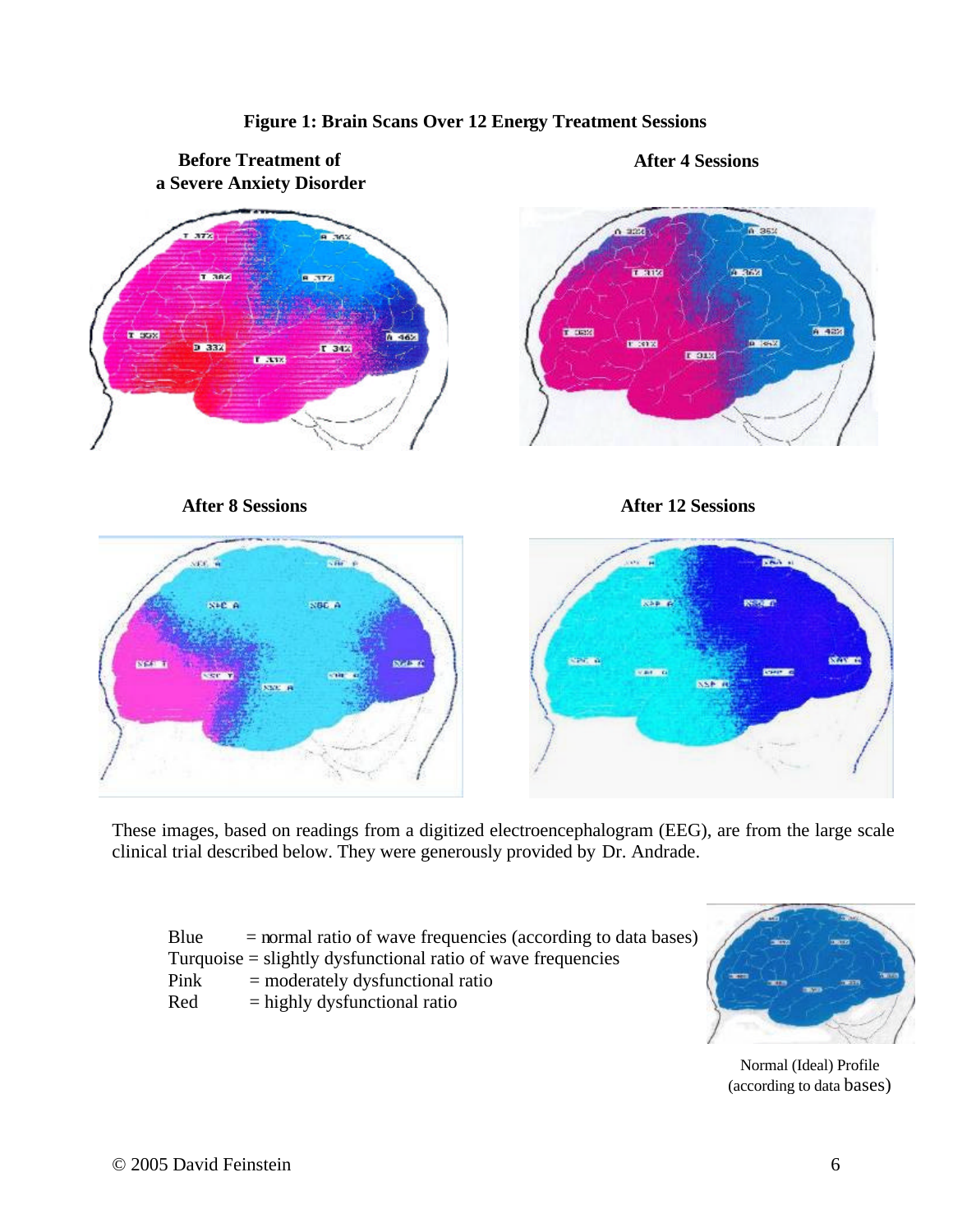An EEG provides a visual record of electrical activity of the brain, showing variations in the frequency, amplitude, and voltage of the impulses, known as "alpha," "beta," "theta," and "delta" rhythms. The colors represent the *ratio* of brain frequencies (specifically, alpha, beta, and theta waves) and sub-frequencies within given areas of the brain. At any given moment, different parts of the brain are operating at different frequencies, and different mental states can be distinguished by specific brain frequency patterns (Amen, 2003). Anxiety has one such electronic "signature" (top left image). Depression has another.

As you can see from the images, the brain frequency ratios for the person suffering from generalized anxiety disorder changed markedly over the 12 sessions conducted during a fourweek period. As the wave frequencies shifted toward normal levels (from red to blue) in the central and front areas of the brain, the symptoms of anxiety decreased in both their intensity and their frequency. Similar sequences of images and symptom reduction were also typical of other patients with generalized anxiety disorder who received energy-based treatments in this study, and similar findings have been reported by other investigators (Lambrou et al., 1999; Diepold & Goldstein, 2000; Swingle & Pulos, 2000).

Even if it has been demonstrated that stimulating specific acupuncture points sends electrochemical impulses to areas of the brain that govern fear and the stress response (Hui et al., 2000), how do those impulses cure the phobia? An evolutionary twist seems to have made the treatment approach used in energy psychology possible. Simply *bringing to mind* an image that triggers an emotional response creates neurological changes. Depending on what occurs while the image and emotional response are activated, the neural connections between the anxietyproducing image and the emotional response may be increased or decreased—making the response stronger, or weaker—the next time the trigger is encountered (Nader et al., 2000). This ability of the brain to alter its structure based on its activity is known as "neural plasticity."

The apparent survival value of this mechanism where simply bringing a fearful object to mind creates an opportunity to rewire the threat response is that, during primitive times, you could readily update your brain's primal reactions to what is life-threatening based on more recent experiences. The scent of an animal that was not common in your locale might have been coded as mildly dangerous. But then you see the animal. It looks fiercer than you imagined. You recall a valley some distance from your cave where you had first noticed the scent. Neural connections between the image of the valley and the alarm response are immediately built. But the reprogramming can work in either direction. If the animal turns out not to be a threat, the scent loses its ability to initiate the stress response. Any time a fearful memory is brought to mind, the memory becomes "labile," susceptible to being "consolidated" in a new way. Energy interventions apparently take hold during this moment of *neural plasticity* and calm the response to the image.

A number of provocative findings suggest that additional electrochemical mechanisms may also be involved in energy psychology treatments. Electronic instruments, for instance, have detected "energy systems" described in the healing traditions of innumerable cultures, but that are not generally recognized in ours, including the *meridians* (Gerber, 2001), the *chakras*  (Gerber, 2001), and the *aura* or *biofield* (Hunt, 1995). People also influence one another electromagnetically. When you are near another person, the electromagnetic field of your heart influences the electromagnetic field of the other person's brain in ways that can readily be detected by an EEG (McCraty, 2004). The electromagnetic field of the heart is, in fact, 60 times stronger than the electromagnetic field of the brain and extends several feet beyond the body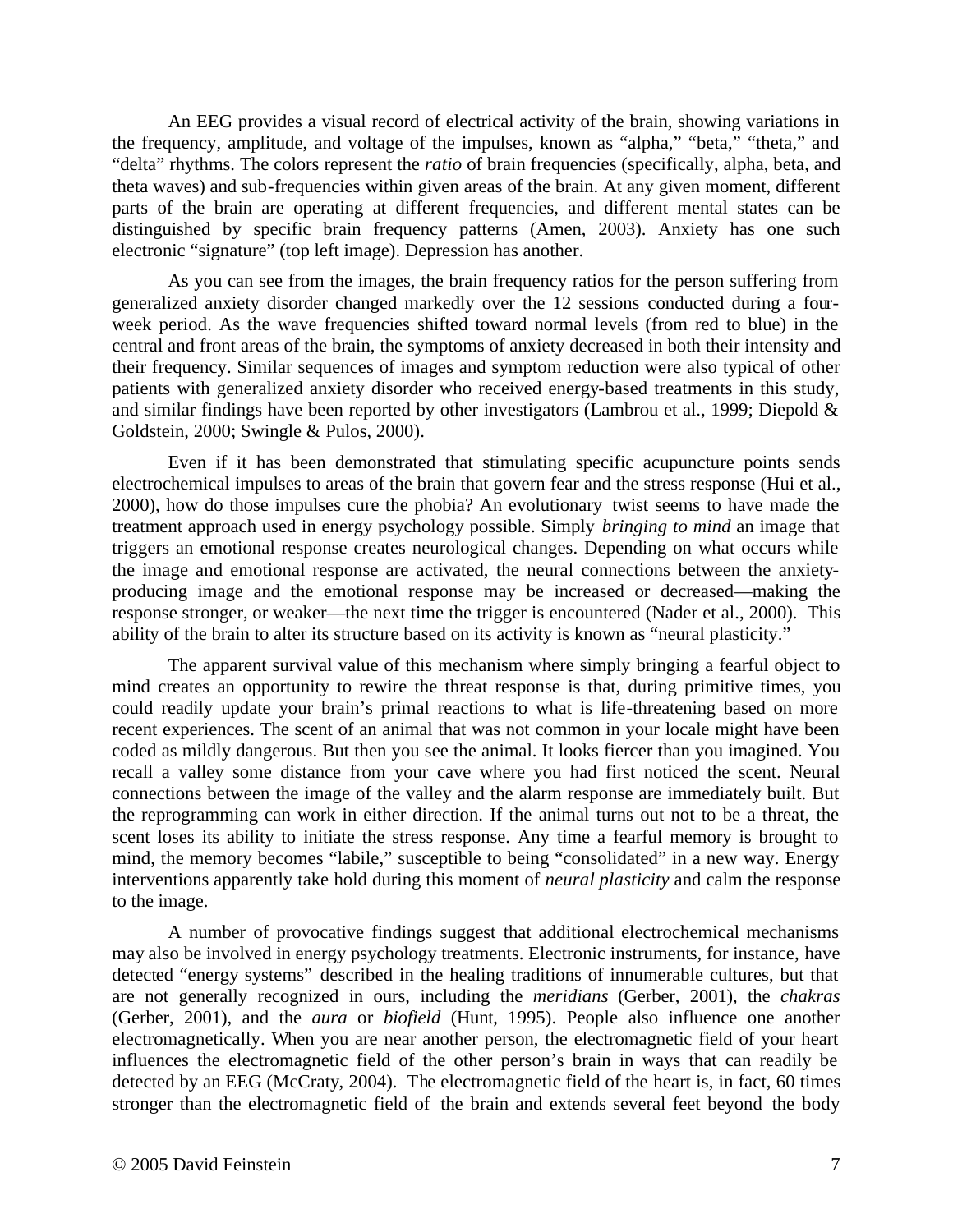(McCraty, 2004). Energy psychology may ultimately investigate these anomalies further as it searches for explanations regarding the mechanisms for the clinical outcomes being reported.

## **Electrochemistry or Subtle Energy?**

The pre- and post-treatment EEG data combine with recent understanding about the brain's "neural plasticity," as discussed above, to yield a plausible explanation regarding the electrochemical mechanisms of tapping treatments. Many energy therapists, however, feel that mapping the neurological steps that occur in the treatment does not tell the whole story. They believe that energy treatments open them to a different realm than the material world of molecules, neurons, and electromagnetic impulses.

While such notions make an already suspect area of clinical investigation vulnerable to outright dismissal by empirically-minded observers, clinical reports that cannot be fully explained by conventional neurological and electrochemical mechanisms are not infrequent. And it is no more scientific to dismiss these reports because they don't fit our paradigms than it is to accept them uncritically. Many of the reports concern "distance healing." Here, the history of parapsychology research within psychology may be instructive to those who venture into the outer fringes of energy psychology.

Although parapsychological research—because it explores phenomena whose very existence is outside accepted models of reality—is known for using experimental procedures that are *more* rigorous than those used in other psychological research, the field of psychology has not been impressed. In the late 1970s, when parapsychology research was at a peak, only 34% of the psychologists responding to a survey of 1,100 college professors believed that ESP is an established fact or a likely possibility, as contrasted with 55% of those in the natural sciences, 66% of other social scientists, and 77% of those in the humanities, art, and education. On the other side of the spectrum, an equal proportion of psychologists, 34%, declared ESP an impossibility, as contrasted with 3% of the natural scientists and not one of the 166 professors in the other social sciences (Wagner & Monnet, 1979). An *American Psychologist* article used a rigorous 10-year research program conducted at the Maimonides Medical Center investigating dream telepathy as the case study in tracing the systematic bias in professional psychological organs against anomalous observations such as ESP (Child, 1985). Child concludes that, although the Maimonides research is "widely known and greatly respected" among scientists active in parapsychology, the experiments have received no mention in reviews to which they are clearly pertinent or have been condemned based on entirely erroneous assertions. "Insofar as psychologists are guided by these reviews," Child observes, "*they are prevented from gaining accurate information about research"* that might significantly impact their worldview (p. 1219). Although this trend may be changing, discussions of parapsychological research are still being de facto excluded from most mainstream psychological journals and textbooks.

The relevance of this history for energy psychology is that notions of "subtle energies" and "thought fields" are part of the explanatory models discussed by the field's practitioners and in its meetings and literature. The hard-minded scientists within energy psychology (including some who were kind enough to critique an earlier draft of this paper) would of course prefer that these highly speculative areas be kept out of the discourse. Yet a growing body of empirical evidence provides an initial grounding for concepts such as subtle energy.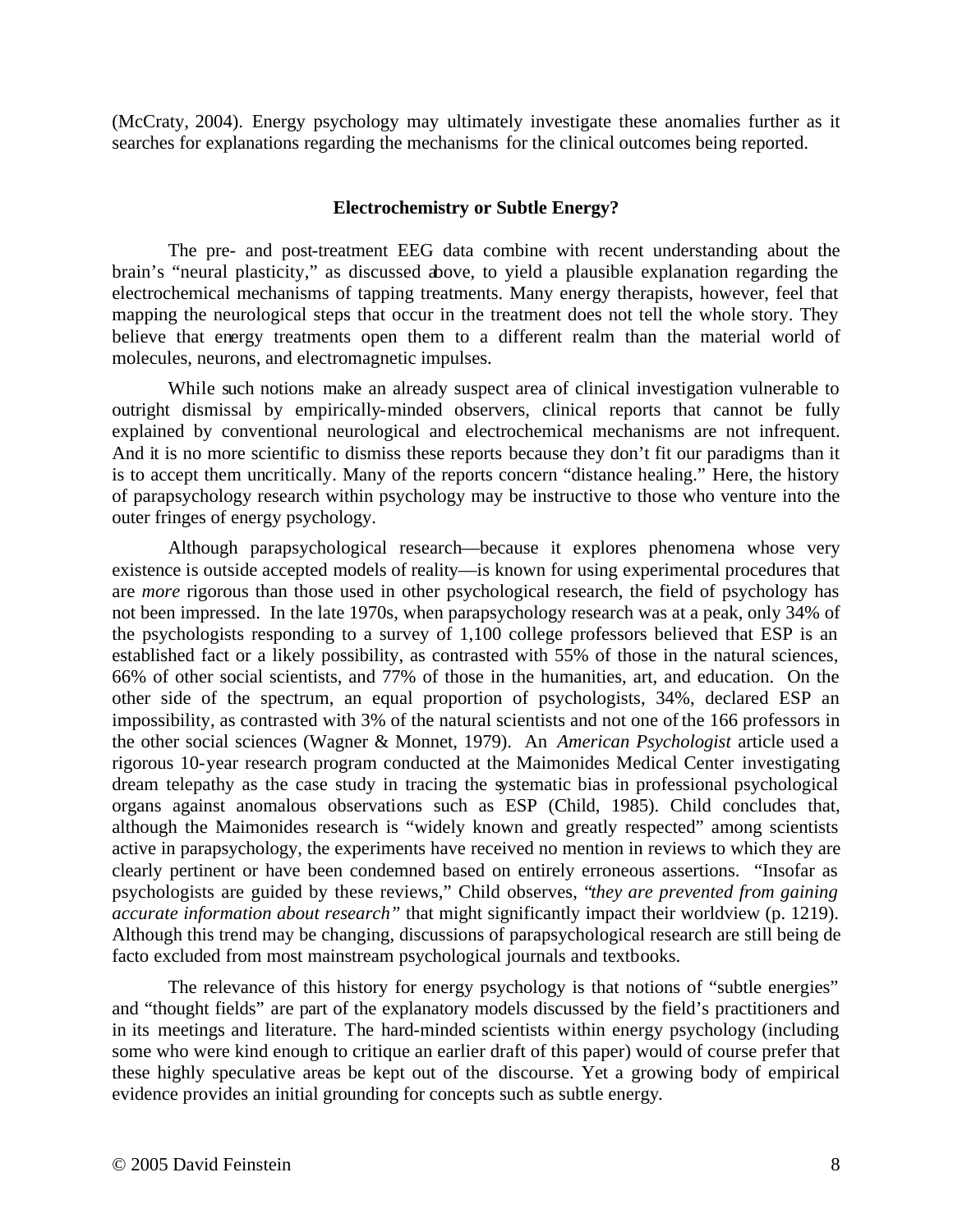For instance, the impact of thought in influencing the physical world has been reported in a number of studies. Laboratory experiments have demonstrated that some people can mentally influence the growth of plants, fungi, and bacteria (Benor, 2001). Stanford physicist William Tiller showed that human intention can affect electronic instruments (Tiller, 1997). Other studies have demonstrated, to an extraordinarily high degree of scientific confidence, that some people can, by simply using their intention, impact someone in another room (Braud, 1992). Through the use of calming or activating imagery, they can influence the relaxation or anxiety level of targeted individuals, unawares, in other locations, as gauged by spontaneous changes in the targeted individual's subjective state as well as galvanic skin response activity. Prayer and focused intention have been shown to enhance a patient's medical condition in a wide variety of settings (Dossey, 1993). Credible reports of such "distance healing" (called "surrogate healing" when, for instance, a child's mother, is provided an energy treatment with the intention of healing her child, who is not present in the treatment setting), while totally outside the box of conventional understanding, are too numerous among energy psychology practitioners to ignore.

In an effort to explain how thought can influence the physical world, various formulations emphasizing subtle physical dynamics have been proposed. Subtle energies and subtle forces, by definition, cannot be detected by mechanical or electrical measuring devices, yet they are known for their effects. Gravity is such a force. The impact of the mind on the physical world, and on healing in particular—if the existing research is confirmed by further study—will require some explanatory mechanism. Subtle energies or other subtle forces are likely candidates. And all of this may ultimately fall within the domain of energy psychology. We are only beginning to glimpse the ways intention can be focused to produce desired changes, not only in our own neurons and overall health, but in the environment around us. While it is not necessary to believe that subtle forces exist, no less that they play a role in the reported effectiveness of energy treatments, a small proportion of the healings being observed within the field simply do not lend themselves to explanations within generally accepted frameworks.

## **Energy Treatment Compared with Other Therapies**

While there has been little systematic comparison between the outcomes of energy psychology treatments and other psychotherapies (an exception is Figley & Carbonell, 1995), the brain scans shown earlier come out of a large-scale study, discussed below, which did comparisons among energy psychology procedures, medication, and Cognitive Behavior Therapy (an action-oriented treatment that focuses on changing the client's thoughts, or cognitive patterns, in order to shift his or her behavior and emotional state). Patients who were successfully treated for anxiety with Cognitive Behavior Therapy (a standard treatment for anxiety disorders) showed a progression in their brain scans that was similar to the progression typical of energy psychology treatments, as typified by the series shown earlier. But it took more sessions to achieve the improvements. And more importantly, on one-year follow-up, the brain wave ratios for patients who received the Cognitive Behavior Therapy protocol were more likely to have returned to their pre-treatment levels than they were for the patients who received the energy treatments.

Another comparison was done in the brain scans between patients whose primary treatment was anti-anxiety medication and patients whose primary treatment involved stimulating energy points while tuning into anxiety-provoking images. Both groups showed a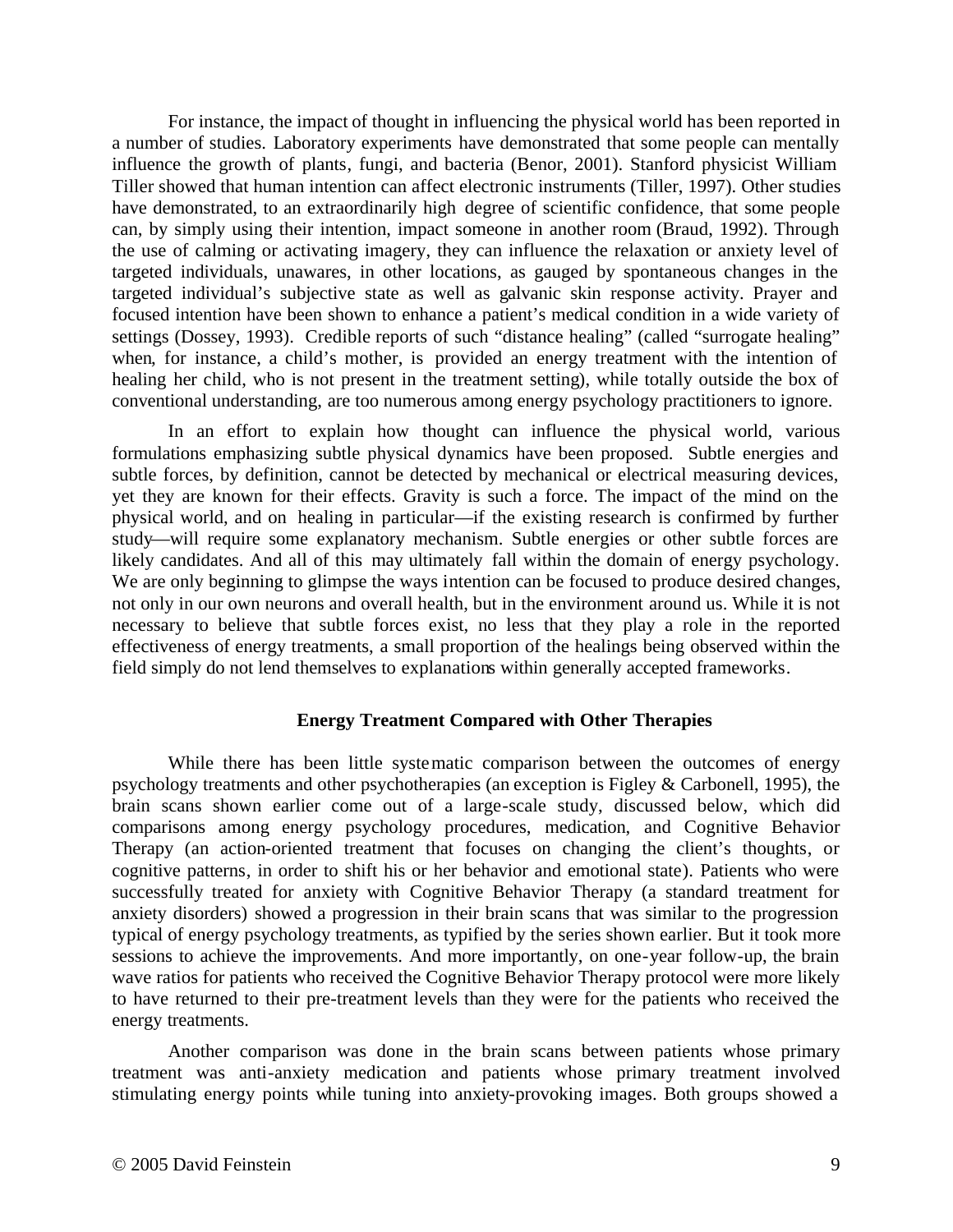reduction of symptoms. But the brain scans for the medication group did not show noticeable changes in the wave patterns, even though the symptoms of anxiety were reduced while the drug was being taken! This suggests that the medication was suppressing the symptoms *without addressing* the underlying wave frequency imbalances. Consistent with this interpretation is that, in addition to the side effects reported by many in the medication group, symptoms tended to return when the medication was discontinued.

# **The First Large-Scale Preliminary Clinical Trial of Energy Psychology**

The largest study of energy psychology treatments to date was conducted over a 14-year period and involved some 31,400 patients. It was supervised by Dr. Andrade, who introduced energy psychology methods to 11 allied clinics in Argentina and Uruguay after he was trained in the approach in the United States. Dr. Andrade had, as a young man, spent long periods of time in China, where he studied traditional acupuncture, and he had been applying it in his medical practice for thirty years. He was struck with the effectiveness of this new application, which focused directly on anxiety and other psychological disorders, and which did not use needles to stimulate the acupuncture points.

The staff of the 11 clinics met this new procedure with both interest and skepticism. While the group had no funding for research, they decided to track the outcomes of treatments with these new methods and compare them with the treatments currently in place.

Standard record-keeping already maintained a patient's intake evaluation, the interventions used, and the treatment outcomes. Dr. Andrade's team added a simple procedure for briefly interviewing the patient, usually by telephone, at the close of treatment and then one month, three months, six months, and twelve months later. The interviewers had not been involved in the patient's treatment. They had a record of the diagnosis and intake evaluation, but not of the treatment method. Their job was to determine if at the time of the interview the initial symptoms remained, had improved somewhat, or if the person was now symptom-free.

Over the 14-year period, 36 therapists were involved in treating the 29,000 patients whose progress was followed (even after the initial question of whether the energy interventions were effective had been answered to the satisfaction of the treatment staff, the follow-up calls were continued because they seemed to have clinical value, sometimes leading to further treatment). The impressions of the interviewers, supported by the data they collected, were that the energy interventions were more effective than existing treatments for a range of conditions. The clinics also conducted a number of sub-studies that allowed more precise conclusions.

The overall investigation did not use a control group. A control group receives a different treatment, or no treatment, so there is a basis of comparison for the outcomes produced by the method being investigated. The sub-studies, however, did use control groups, comparing energy interventions with the methods that were already in use at the clinics. In the sub-studies, a "randomized design" (a standard for research that compares treatment modalities) was also employed, which means that any given patient had an equal chance of being placed in the group that received the energy therapy or being in the control group.

The largest of the sub-studies, conducted over a five-and-one-half year period, followed the course of treatment of approximately 5,000 patients diagnosed with anxiety disorders. Half of them received energy therapy treatments and no medication. The other half received the standard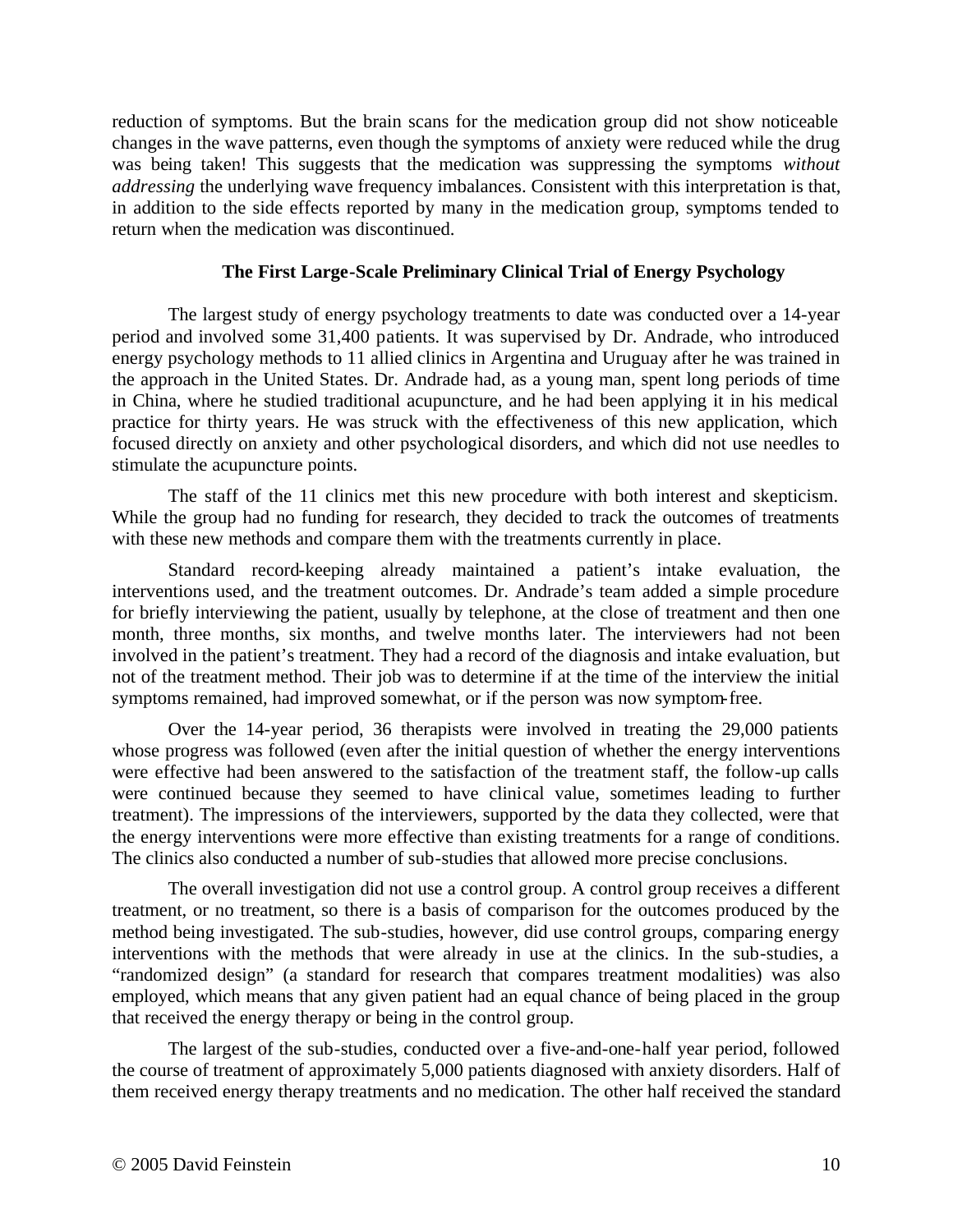treatment being used at the clinics for anxiety disorder, which was Cognitive Behavior Therapy (CBT), supplemented by medication as needed. The interviews at the end of treatment, along with the follow-up interviews at 1, 3, 6, and 12 months, showed that the energy therapy was significantly more effective than the CBT/medication protocol in both the proportion of patients showing some improvement and the proportion of patients showing complete remission of symptoms (see Figure 2).

|                                             | <b>Anxiety Patients at Close of The rapy</b> |     |  |
|---------------------------------------------|----------------------------------------------|-----|--|
|                                             | CBT/MEDICATION ENERGY ONLY                   |     |  |
| Some<br>Improvement                         | 63%                                          | 90% |  |
| Complete<br>Remission of<br><b>Symptoms</b> | 51%                                          | 76% |  |

# **Figure 2:** *Outcome* **Comparisons with 5,000**

While conducting telephone interviews to place people in one of three categories ("no improvement," "some improvement," "complete remission of symptoms") is not the most stringent way to measure clinical outcomes, various other measures supported these findings, such as pre- and post-treatment scores on standardized psychological tests, including the Beck Anxiety Inventory, the Spielberger State-Trait Anxiety Index, and the Yale-Brown Obsessive-Compulsive Scale. Pre- and post-treatment brain scan images, as discussed above, also matched the interviewer ratings. However, while these more objective measures did corroborate the interviewers' ratings, they were not consistently applied or tracked.

In another sub-study, the length of treatment was dramatically shorter with energy therapy than with CBT supplemented with medication, as shown in Figure 3.

| <b>Figure 3: Length of Treatment—Comparisons</b> |
|--------------------------------------------------|
| within a Sampling of 190 Anxiety Patients        |

|                                         | л.<br>$\bullet$              | $\cdot$    |  |
|-----------------------------------------|------------------------------|------------|--|
|                                         | CBT / MEDICATION ENERGY ONLY |            |  |
| Typical<br>Number of<br><b>Sessions</b> | 9 to 20                      | $1$ to $7$ |  |
| Average<br>Number of<br><b>Sessions</b> | 15                           | 3          |  |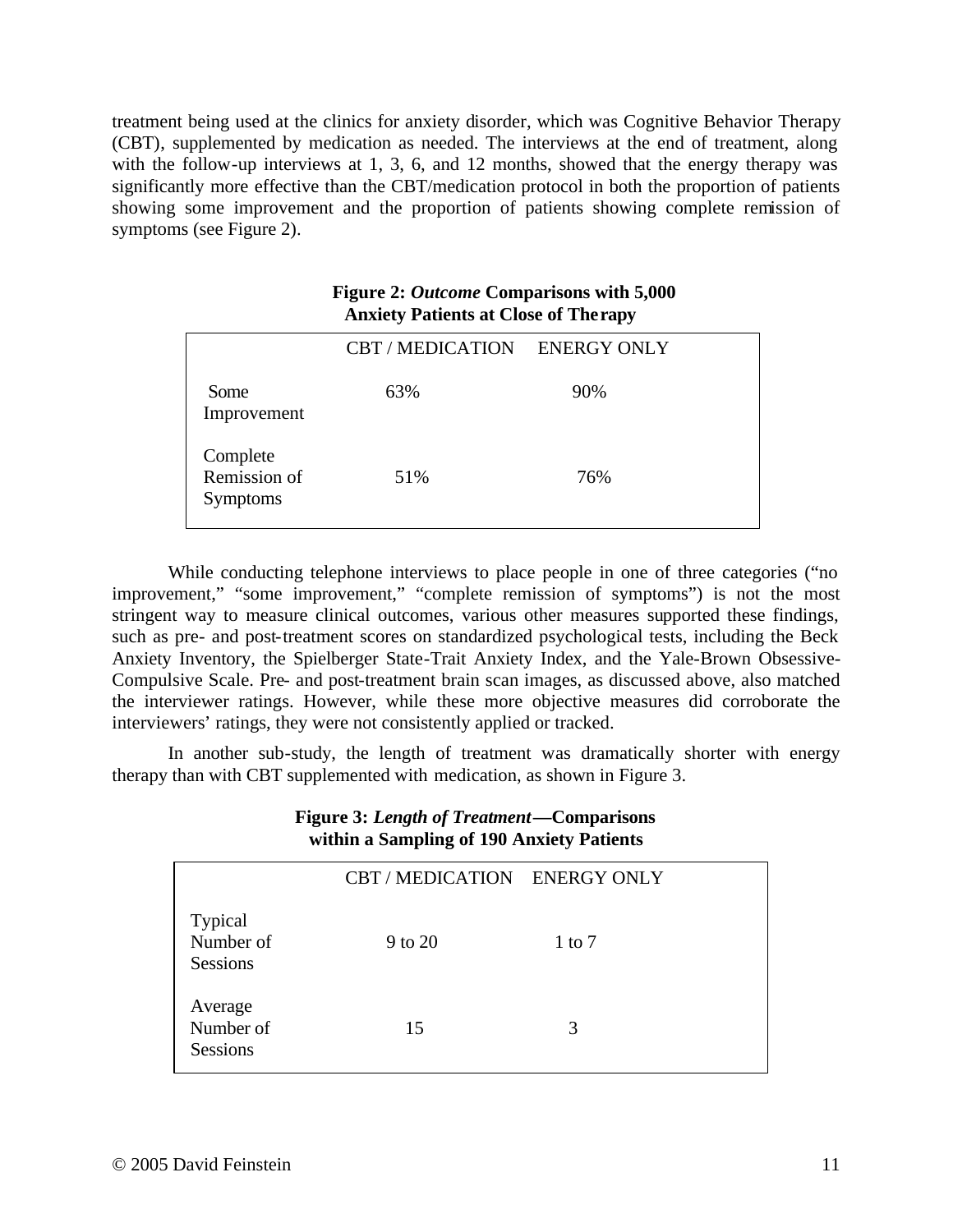Another question that is relevant for anyone experimenting with the methods presented in this book is whether tapping the acupoints is as effective as the traditional method of placing needles in them. As an acupuncturist, this was of particular interest to Dr. Andrade. A third substudy, while very small, had a surprising outcome, suggesting that tapping the points in the treatment of anxiety disorders may actually be *more effective* than inserting needles into them (see Figure 4).

| <b>Figure 4: Tapping vs. Acupuncture—Comparisons</b> |  |
|------------------------------------------------------|--|
| in the Treatment of 78 Anxiety Patients              |  |

|                                    | <b>Needles</b><br>$(N=38)$ | <b>Tapping</b><br>$(N=40)$ |  |
|------------------------------------|----------------------------|----------------------------|--|
| <b>Positive</b><br><b>Response</b> | 50%                        | 77.5%                      |  |

The question of the "indications" and "contraindications" for an energy approach was also asked by the investigators. For what conditions was this approach the most effective and for what conditions was it the least effective? Clinicians who were not involved in the treatment assessed the outcome of energy interventions with a sample of patients that represented a wide spectrum of clinical disorders. They gave each case a subjective score of 1 to 5, estimating the effectiveness of the energy interventions in contrast to the conventional treatments that might have been used (a "5" indicated that the rater believed the energy approach was far more effective than the conventional treatment would have been; a "1" indicated that the rater believed it was far less effective than the conventional treatment would have been).

While highly subjective, these ratings were designed to help the South America clinics generate guidelines as they introduced energy techniques. The staff reports that the resulting guidelines have proven administratively useful and clinically trustworthy. This is, of course, still largely impressionistic, and the degree that the ratings might generalize to other settings is also unknown. But the ratings at least give an early glimpse into the conclusions that one group of practitioners has been drawing.

Most anxiety disorders received a "4" or "5." These included panic disorders, agoraphobia, specific phobias, social phobias, separation anxiety, post-traumatic stress disorders, acute stress disorders, obsessive compulsive disorders, and generalized anxiety disorders. The raters believed that the energy interventions were more effective or far more effective than other available treatments for these anxiety conditions. Also receiving a "5," and this is highly relevant for this book, were many of the emotional difficulties of everyday life, from unwarranted fears and anger to excessive feelings of guilt, shame, grief, jealousy, rejection, isolation, frustration, or love pain. Other conditions that were rated as more likely to respond to an energy approach included adjustment disorders, attention deficit disorders, elimination disorders, impulse control disorders, problems related to abuse or neglect., learning disorders, and communication disorders.

Cases receiving a "3" indicated that the rater believed that the energy intervention produced a result that would be about the equivalent of other available psychological treatments.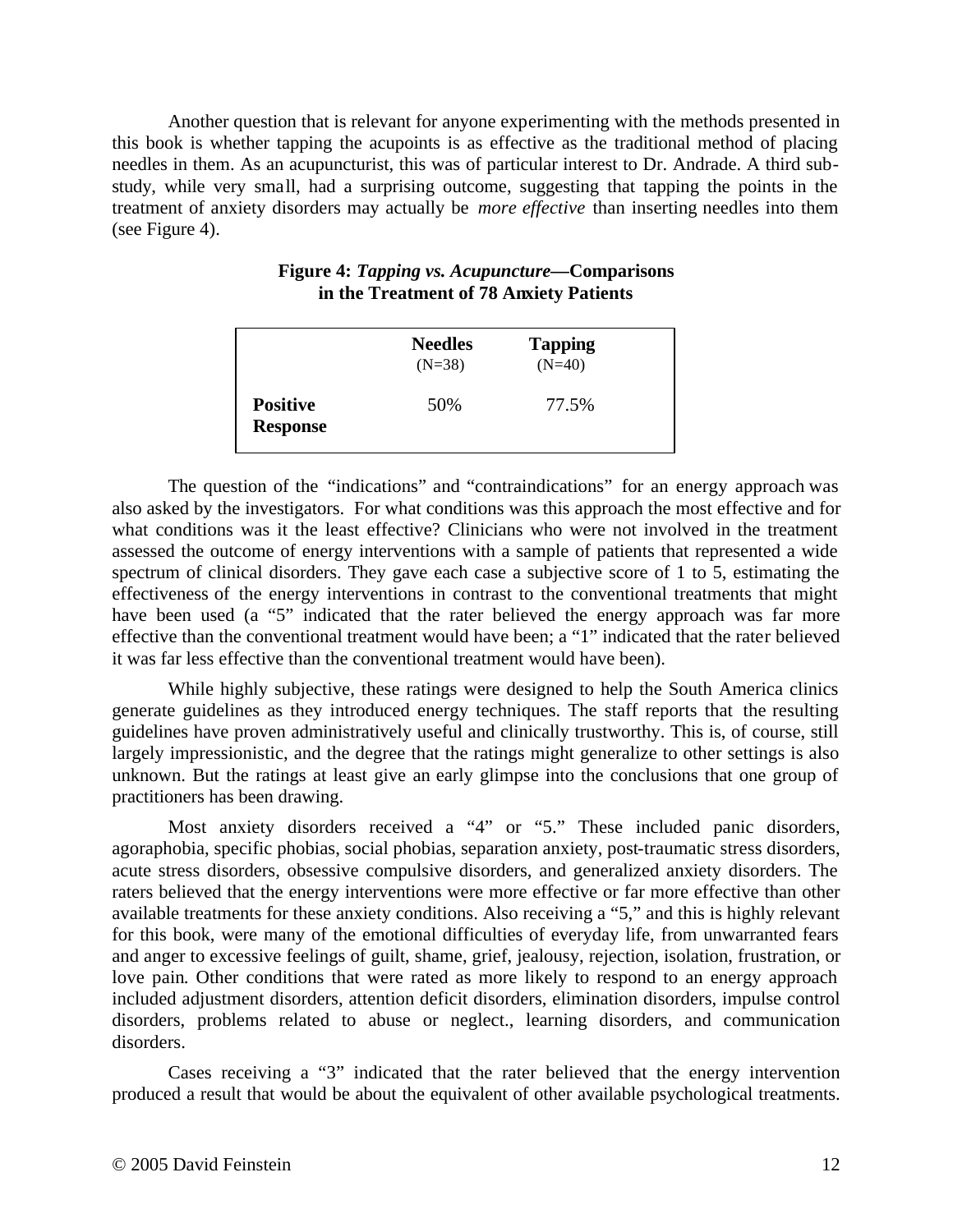This would suggest that maximum clinical advantage would be gained by combining the energy approach with the more conventional treatment. Conditions in this category included mild to moderate reactive depression, learning skills disorders, motor skills disorders, Tourette's syndrome, substance abuse-related disorders, and eating disorders.

Cases where a conventional treatment approach was rated as being likely to have been more effective than the energy treatment included major endogenous depression, personality disorders, dissociative disorders, bipolar disorders, psychotic disorders, delirium, and dementia. Note that each of these conditions has a strong genetic or biological basis. Reports are nonetheless now appearing that people within these diagnostic categories have been helped by energy treatments with a range of life problems that are secondary to their condition (Gallo, 2002). Seasoned healers are also finding ways of adapting energy methods to treat the primary conditions themselves. But the typical practitioner with knowledge only in the rudimentary use of acupoint stimulation should, at a minimum, have special training and experience in working with these conditions before using energy interventions so they can be applied in conjunction with more established methods.

While the overall results of the South American study as well as the various sub-studies seem to lend substantial support for an energy psychology approach, we must emphasize that in terms of scientifically establishing the methods of energy psychology, these findings are highly preliminary. The study was initially envisioned as an exploratory in-house assessment of a new method and was not designed with publication in mind. Not all the variables that need to be controlled in robust research were tracked, not all criteria were defined with rigorous precision, the record-keeping was relatively informal, source data were not always maintained, and the degree to which any valid conclusions would generalize to other settings is unknown. Clinical trials of this nature are regarded as "heuristic" or suggestive; they do not prove a case.

Nonetheless, the sub-studies did use randomized samples, control groups, and "blind" assessment, and the clinical outcomes were striking. If subsequent research corroborates these early findings, it is reasonable to predict that energy psychology will become a standard treatment in clinical practice.

#### **REFERENCES**

Allen, J.J.B., Schnyer, R.N., & Hitt, S.K. (1998). The efficacy of acupuncture in the treatment of major depression in women. *Psychological Science, 9*(5):397-401.

Amen, D.G. (2003). *Images into human behavior: A brain SPECT atlas.* Newport Beach, CA: MindWorks

Baker, A. H., & Carrington, P. (2005). A comment on Waite and Holder's research supposedly invalidating EFT. Paper available at http://www.energypsych.org/research-critique-eft.htm.

Baker, A. H. & Siegel, L. S. (2005). "Can a 45 minute session of EFT lead to reduction of intense fear of rats, spiders and water bugs? –– A replication and extension of the Wells et al. (2003) laboratory study." Manuscript in preparation.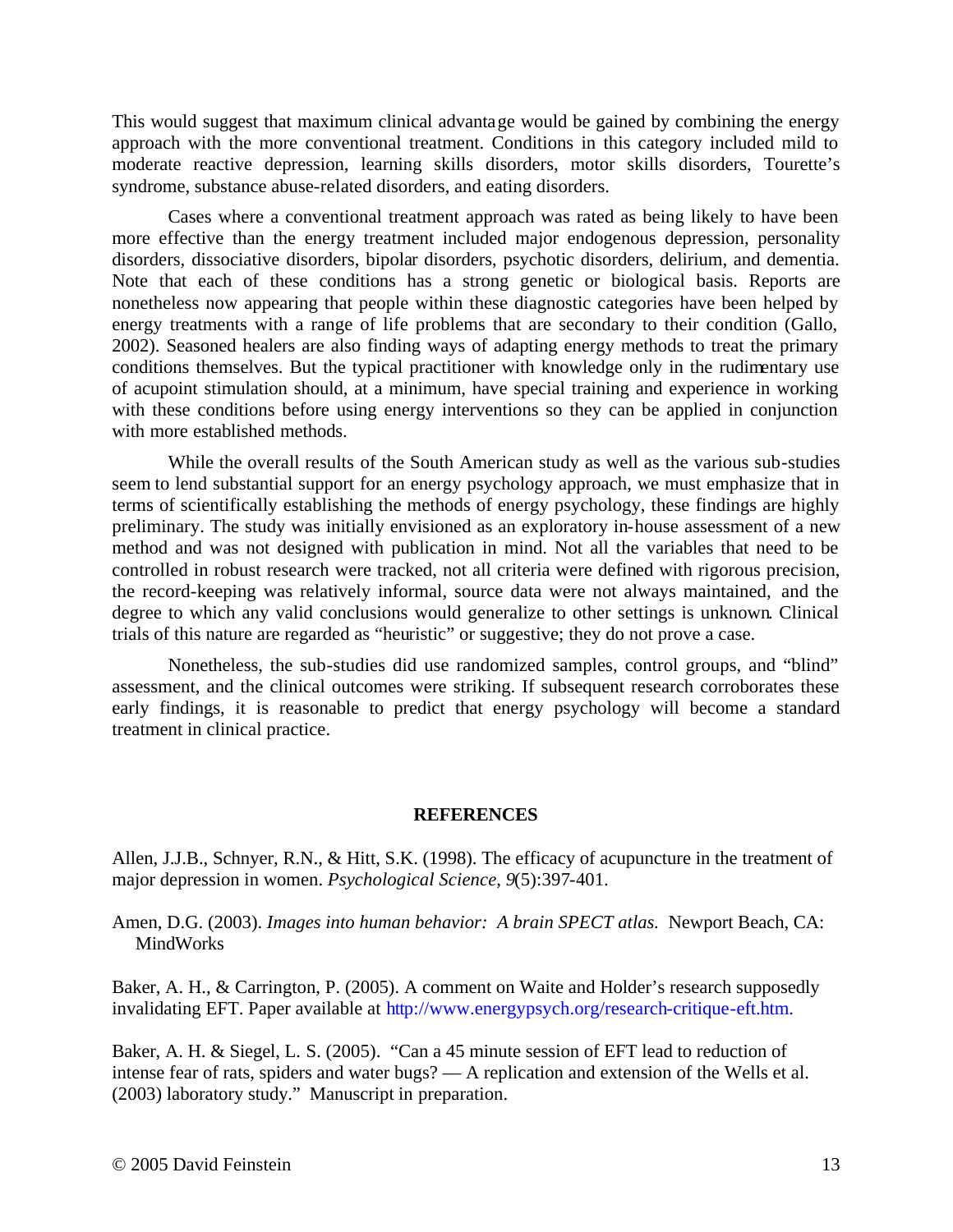- Benor, D. (2001). *Spiritual healing: Scientific validation of a healing revolution*. Southfield, MI: Vision Publications.
- Braud, W. G. (1992). Human interconnectedness: Research indications. *ReVision: A Journal of Consciousness and Transformation*, *14*, 140 - 149.
- Carbonell, J. (1997). An experimental study of TFT and acrophobia. *The Thought Field*, *2*(3),  $1-6.$

Child, I. L. (1985). Psychology and anomalous observations: The question of ESP in dreams. *American Psychologist*, *40*, 1219-1230.

- Darby, D. (2001). *The efficiency of thought field therapy as a treatment modality for individuals diagnosed with blood-injection-injury phobia.* Unpublished doctoral dissertation. Minneapolis, MN: Walden University.
- Diepold, J. H., Jr., & Goldstein, D. (2000). *Thought field therapy and QEEG changes in the treatment of trauma: A case study.* Moorestown, NJ: Author.
- Dossey, L. (1993). *Healing words: The power of prayer and the practice of medicine.* San Francisco: Harper.
- Figley, C. R., & Carbonell, J .L. (1995). Active ingredients project: The systematic clinical demonstration of the most efficient treatments of PTSD. Tallahassee, FL. Florida State University Psychosocial Research Program and Clinical Laboratory. Cited in F. P. Gallo (1999, 2005), *Energy psychology* (pp. 18-25). Boca Raton, FL: CRC Press.
- Gallo, F. P. (Ed.). (2000). *Energy Diagnostic and Treatment Methods*. New York: Norton.
- Gallo, F. P. (Ed.). (2002). *Energy psychology in psychotherapy*. New York: Norton.
- Gerber, R. (2001). *Vibrational medicine* (3rd ed, pp. 22-133). Santa Fe, NM: Bear & Co.
- Hover-Kramer, D. (2001). *Healing touch: A guide book for practitioner*s (2nd ed.). Albany, NY: Delmar.
- Hui , K.K.S, Liu, J., Makris, N., Gollub, R.W., Chen, A..J.W., Moore, C.I., Kennedy, D.N., Rosen, B.R., and Kwong, K.K. (2000). Acupuncture modulates the limbic system and subcortical gray structures of the human brain: Evidence from fMRI studies in normal subjects. *Human Brain Mapping*. *9*(1), 13-25.
- Hunt, V. (1995). *Infinite mind: The science of human vibrations.* Malibu, CA: Malibu Publishing.

Johnson, C., Shala, M., Sejdijaj, X., Odell, R.& Dabishevci, K. (2001). Thought field therapy -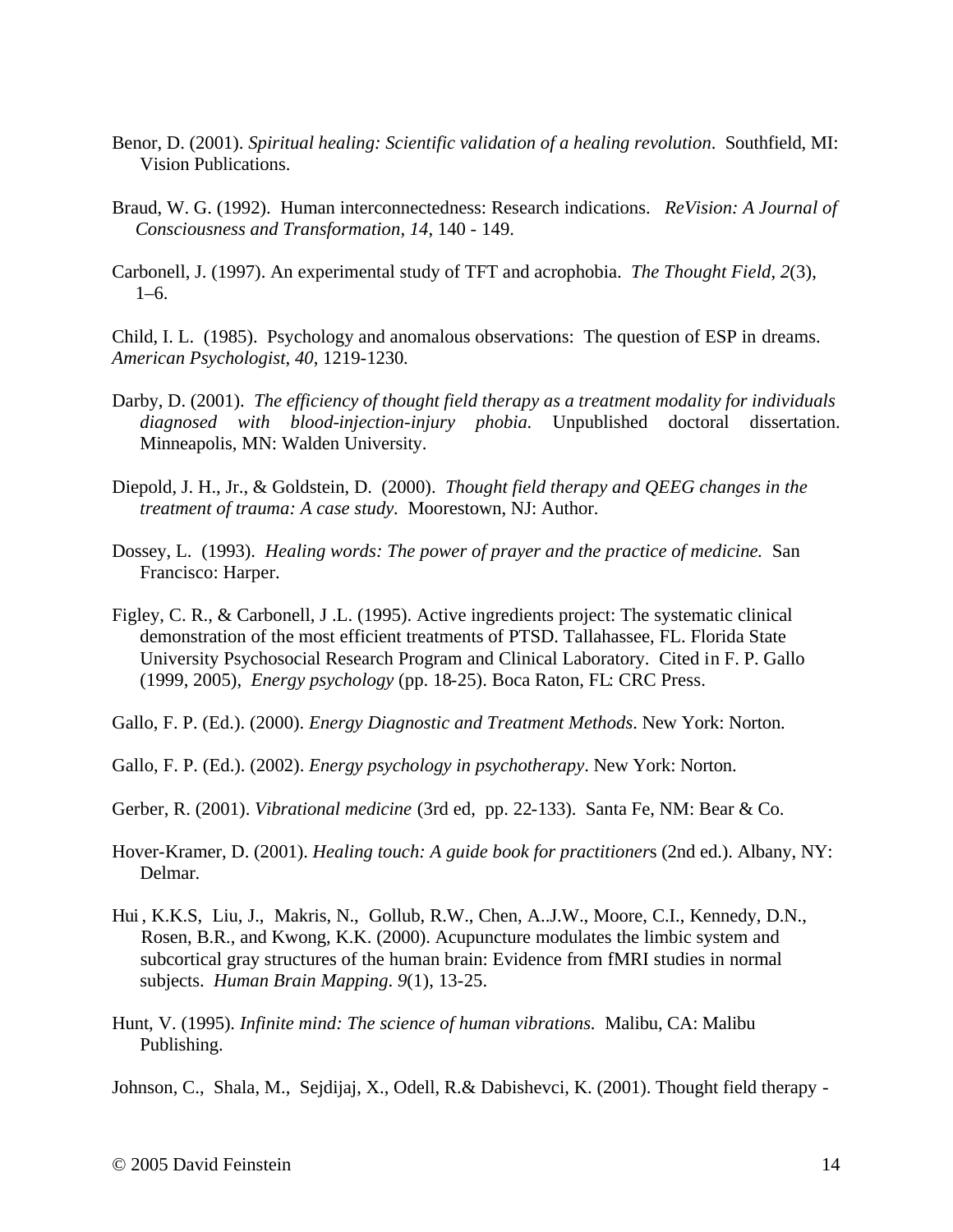soothing the bad moments of Kosovo. *Journal of Clinical Psychology, 57*, 1237-1240.

- Kober A., Scheck, T., Greher, M., Lieba, F., Fleischhackl, R., Fleischhackl, S., Randunsky, F., Hoerauf K., (2002). Pre-hospital analgesia with acupressure in victims of minor trauma: A prospective, randomized, double-blinded trial. *Anesthesia & Analgesia*, 2002, *95* (3), 723- 727.
- Lambrou, P.T., Pratt, G.J., Chevalier, G., and Nicosia, G. (1999). Thought energy therapy: Quantum level control of emotions and evidence of effectiveness of energy psychotherapy methodology. *Proceedings of the eleventh annual conference of the International Society for the Study of Subtle Energy & Energy Medicine*, June 15, 2001, Boulder CO: ISSSEEM, Arvada, CO.
- McCraty, R. (2004). The energetic heart: Bioelectromagnetic communication within and between people. In P. J. Rosch & M. S. Markov (Eds.), *Bioelectromagnetic medicine* (pp. 541-562). New York: Marcel Dekker.
- Nader K, Schafe, G. E., & LeDoux, J. E. (2000). The labile nature of consolidation theory. *Nature Neuroscience Reviews*, *1*(3), 216-219.
- Sakai, C., Paperny, D., Mathews, M., Tanida, G., Boyd, G., Simons, A., Yamamoto, C., Mau, C., Nutter, L. (2001). Thought field therapy clinical application: Utilization in an HMO in behavioral medicine and behavioral health services. *Journal of Clinical Psychology*, 57, 1215-1227.
- Schoninger, B. (2001). *Thought field therapy in the treatment of speaking anxiety.* Unpublished doctoral dissertation. Cincinnati, OH: Union Institute.
- Swingle, P. G., and Pulos, L. (2000, May 12). Neuropsychological correlates of successful EFT treatment of posttraumatic stress. Paper presented at the second international energy psychology conference, Las Vegas, NV.
- Tiller, W. A. (1997). *Science and human transformation: Subtle energies, intentionality and consciousness*. Walnut Creek, CA: Pavior.
- Wade, J. F. (1990). *The effects of the Callahan phobia treatment techniques on self concept*. Unpublished doctoral dissertation. San Diego, CA: The Professional School of Psychological Studies.
- Wagner, M. W., & Monnet, M. (1979). Attitudes of college professors toward extra-sensory perception. *Zetetic Scholar*, *5*, 7 - 16.
- Waite, W. L., & Holder, M. D. (2003). Assessment of the emotional freedom technique: An alternative treatment for fear. *The Scientific Review of Mental Health Practice*, *2*(1), 20-26.
- Wells, S., Polglase, K., Andrews, H.B., Carrington, P. and Baker, A. H. (2003). Evaluation of a meridian-based intervention, emotional freedom techniques (EFT), for reducing specific